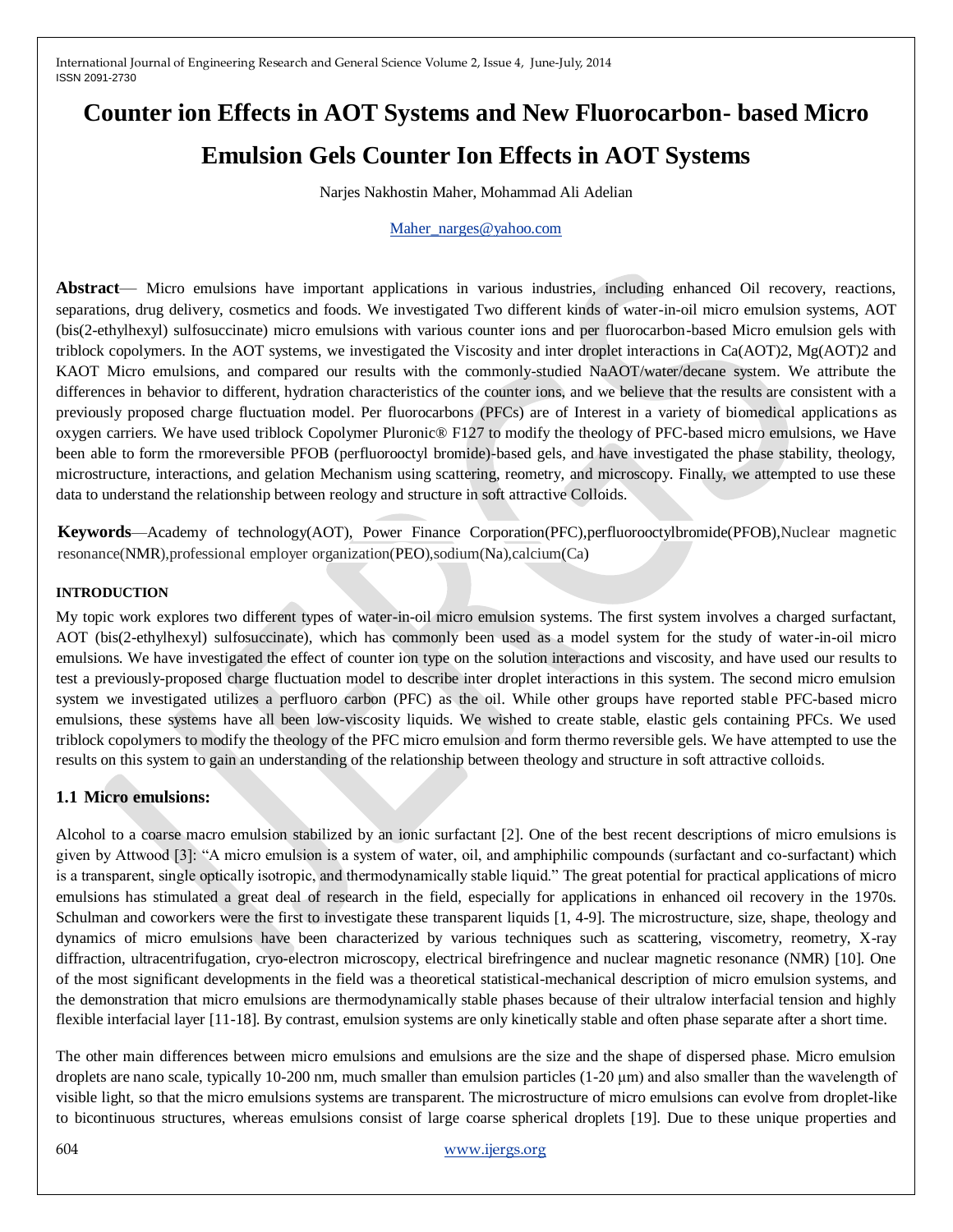characteristics, micro emulsions have been used in various industries. Research on micro emulsion-based flooding techniques in enhanced oil recovery began in 1970s; however the potential of their use was overestimated because of the high expense of surfactant and current low oil prices [20-25]. Cheaper production of surfactants was needed to make this technique affordable [26-29]. Micro emulsions can solubilize both hydrophilic and hydrophobic reactants at high concentration, so they have been used as a novel medium for chemical synthesis as micro reactors" or "nano reactors", distinct from reactions in a bulk solvent [10].

The reaction parameters and chemical reactivity can be determined by the microstructure of micro emulsion, the properties of solvent, surfactant and cosurfactant [30-35]. Micro emulsion reaction systems have been used for spectroscopic analysis, preparations of mesoporous structure materials [36-38], synthesis of polymeric particles [37, 39-41], synthesis of ultrafine metal, metal oxide, and semiconductor particles [42-47], and even used in supercritical fluids [48-50] and enzyme-catalyzed reactions [51-53]. Due to their thermodynamic stability, bioavailability and topical penetration of poorly soluble drugs enhanced by the amphiphiles, micro emulsions have gained an important role as drug delivery vehicles [19, 54-56] and in cosmetics [57-59]. This application has inspired research on the use of novel highly efficient and nontoxic surfactants and cosurfactants. The transparent nature and ability to solubilize large amounts of volatile organic compounds, like alcohol in fragrance formulations, make micro emulsions an important precursor in cosmetic formulations, where they are sometimes referred to as micro emulsion gels [60-62]. Some foods contain micro emulsions naturally, and the preparation of foods nearly always requires the incorporation of lipids which exist as micro emulsions in foods. Micro emulsions can also be used as liquid membranes for separation due to their significantly large interfacial area and fast spontaneous separation, extracting organic substances, metal, or proteins from 3 dilute streams [63-69]. The ultralow interfacial tensions and the high solubilization power of both hydrophilic and hydrophobic substances make micro emulsion an excellent medium in textile detergency [70-73].

In the above application processes, the rheological properties and structure are important factors. These impact the stability, reactivity, bioavailability, penetration, separation efficiency, fine particle quality, and so on. Viscosity is a macroscopically observable parameter, very important in oil recovery, drug delivery, reaction, cosmetics, and separations. The rheological properties, shape and size of micro emulsion structure are basically determined by the surfactant and solvent. So the selection of surfactant and solvent is very important, attracting enormous interest of researchers on the factors of theology and structure like chain length of solvent, ion size and charge of surfactant.

# **1.2 Per fluorocarbons and Fluorinated Amphiphiles**

# **1.2.1 Per fluorocarbons (PFCs)**

When the hydrogen atoms in hydrocarbons are replaced by fluorine completely, the products are called per fluorocarbons (PFCs), or simply fluorocarbons [74-76]. Hydrogenated amphiphiles can also be fluorinated fully or partially to form per fluorinated amphiphiles or partially fluorinated amphiphiles [74]. Due to its strong electronegativity, fluorine shows an unusually high potential of ionization and very low polarizability. Because the C-F bond is among the most stable single covalent bonds and its atom radius is much larger than hydrogen atom, most fluorocarbons are very stable and inert thermally, chemically and biologically [75, 76]. They also have a larger volume, a larger density and a much more stiff chain than their hydrogenated counterparts [74-79].Because of the low polarizability of fluorine, both the van der Waals interactions between fluorinated chains and the cohesive energy densities in liquid fluorocarbons are very low, resulting in many valuable properties, such as high fluidity, low surface tension, low boiling point, low refractive indexes, low dielectric constant, high gas solubility, excellent spreading property, high vapor pressure, and high compressibility [75]. The high density, anti-friction properties, and magnetic susceptibility values close to that of the water in PFCs also are useful in biomedical applications [75]. Additionally, the per fluorinated chain offers larger surface area to enhance the hydrophobicity so that the chain is both hydrophobic and lipophobic. Fluorocarbons are even immiscible with their hydrogenated counterparts because of their different chain conformations. This phenomenon is still pending to be explained successfully and completely [75, 78].

1.2.2 **Fluorinated Amphiphiles:** Fluorinated amphiphiles can be classified into four types according to their functional groups on the backbone: anionic, cationic, amphoteric, and nonionic [74].

605 [www.ijergs.org](http://www.ijergs.org/) Because of strong hydrophobic interactions and low van der Waals interactions from the fluorinated chain, fluorinated amphiphiles tend to self-assemble in water and collect at interfaces, showing strong surface activity. They have much lower critical micellar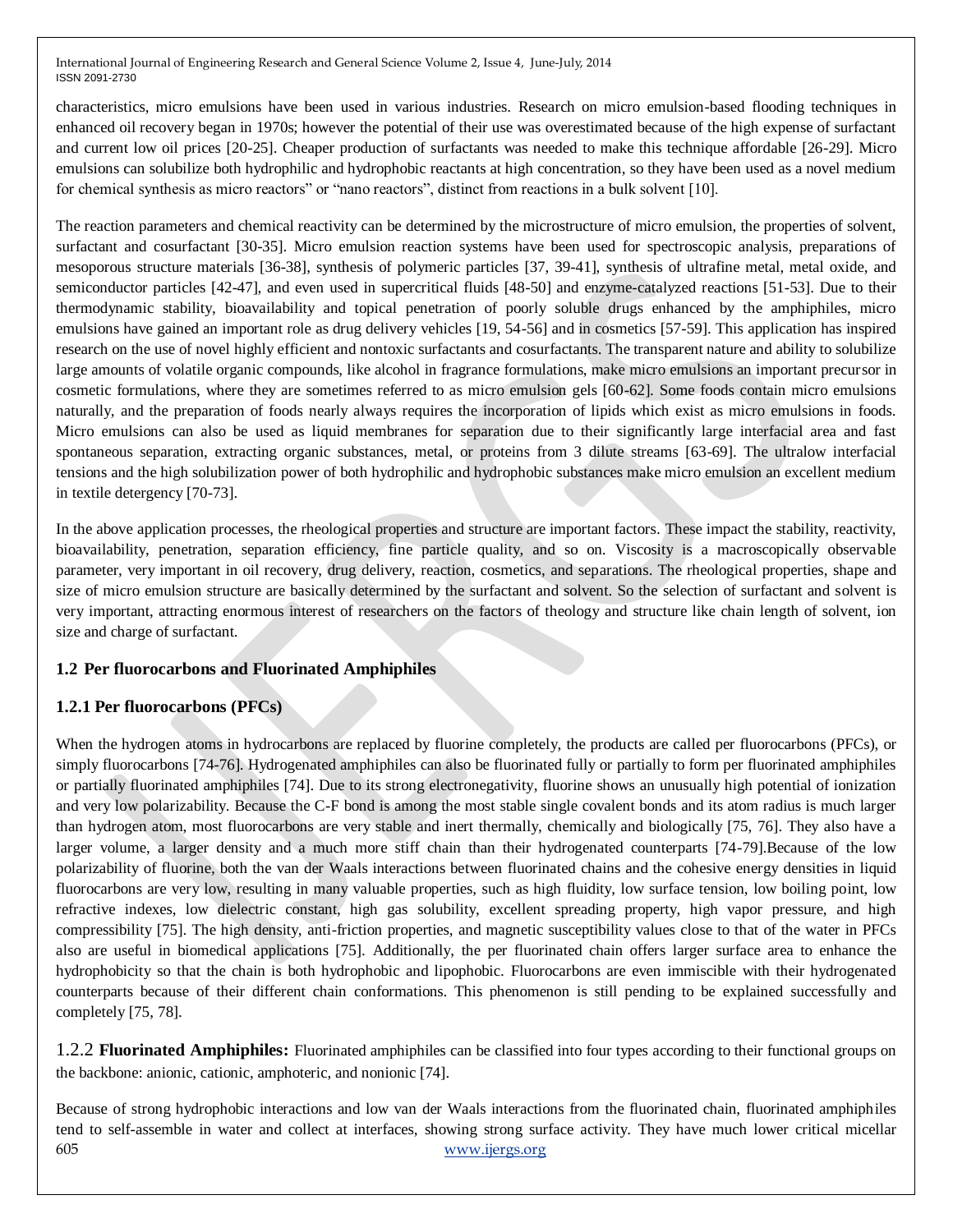concentrations (cmc) than their hydrogenated counterparts [74, 75]. An increase of the chain length will decrease the cmc, and branching of the backbone will increase the cmc [74]. Per fluorinated amphiphiles also have smaller cmc than their partially fluorinated counterparts [74, 75].

# **1.2.3 Applications of Fluorocarbons and Fluorinated amphiphiles**

Because of their unique properties, fluorocarbons and fluorinated amphiphiles have a lot of applications in both biomedical research and industrial research. In biomedical research, typical applications involve oxygen transport, because of the exceptional oxygen solubility and biocompatibility displayed by PFCs [75, 76, 78]. It is reported that fluorocarbon-based systems can act as "liquid ventilation," temporary blood substitutes, and injectable oxygen carriers during surgery [74-76, 78]. Fluorocarbons can dissolve a large amount of gases, much more than hydrocarbons and water, displaying gas solubilities up to 25% higher than water [75, 76, 78]. The oxygen in fluorinated oil is not bound chemically to the fluorinated chain, so it may be easily transported to tissues. The fluorocarbon brings no risks of infection to tissues and body because there is no metabolite-related toxicity. Thus, fluorinated blood substitutes are very important in cases of blood shortage, rare blood type groups, on-site rescue, and so on [74-76, 78]. After Creutzfeldt-Jacob disease, also called "mad cow syndrome", was found, fluorinated micro emulsions become more popular and competitive than the blood substitutes from bovine hemoglobin derivatives [78]. Fluorinated gels and micro emulsions also have strong potentials for use in pulmonary drug delivery, controlled drug delivery, and ointments in pharmacy and ophthalmology to maintain gas exchange and acid-base status [74-76, 78]. They also work very well in retinal repair, replacement of the vitreous liquid, and treatment of articular disorders such as osteoarthritis and rheumatoid arthritis [75, 78]. Because of their unique properties, fluorocarbons and fluorinated amphiphiles have a lot of applications in both biomedical research and industrial research.

In biomedical research, typical applications involve oxygen transport, because of the exceptional oxygen solubility and biocompatibility displayed by PFCs [75, 76, 78]. It is reported that fluorocarbon-based systems can act as "liquid ventilation," temporary blood substitutes, and injectable oxygen carriers during surgery [74-76, 78]. Fluorocarbons can dissolve a large amount of gases, much more than hydrocarbons and water, displaying gas solubilities up to 25% higher than water [75, 76, 78]. The oxygen in fluorinated oil is not bound chemically to the fluorinated chain, so it may be easily transported to tissues. The fluorocarbon brings no risks of infection to tissues and body because there is no metabolite-related toxicity. Thus, fluorinated blood substitutes are very important in cases of blood shortage, rare blood type groups, on-site rescue, and so on [74-76, 78]. After Creutzfeldt-Jacob disease, also called "mad cow syndrome", was found, fluorinated micro emulsions become more popular and competitive than the blood substitutes from bovine hemoglobin derivatives [78]. Fluorinated gels and micro emulsions also have strong potentials for use in pulmonary drug delivery, controlled drug delivery, and ointments in pharmacy and ophthalmology to maintain gas exchange and acidbase status [74-76, 78]. They also work very well in retinal repair, replacement of the vitreous liquid, and treatment of articular disorders such as osteoarthritis and rheumatoid arthritis [75, 78].

# **1.3 polymer Adsorption and Triblock Copolymers**

Polymer adsorption has been a very effective tool to control and adjust the phase behavior and rheological properties of colloidal suspensions. Triblock copolymers, which consist of two end blocks and one midblock, are a significant class of macromolecules that have such attractive applications. Intuitively, the formation of bridges absorbing two surfaces on each end of the polymer will induce inter particle attractions, and the formation of loops or brushes absorbing single surface on both of the ends will induce interparticle repulsion (Figure 1-1).



Figure 1-1. The triblock copolymers form loops and bridges on micro emulsion droplets. Dark double circles indicate surfactant layer between two immiscible liquids.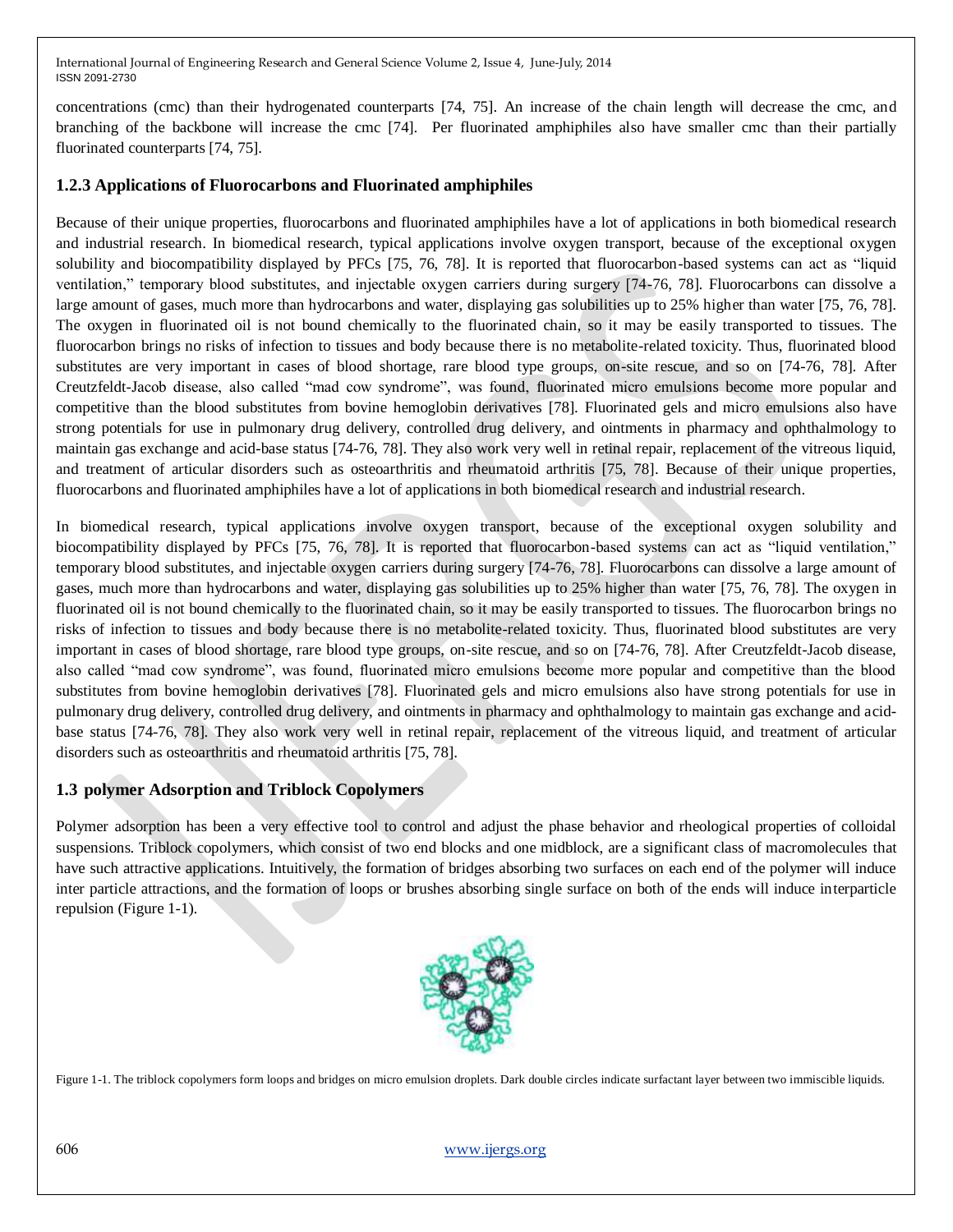These interactions lead to unusual phase behavior and rheological properties of emulsion systems containing triblock copolymers [80- 88]. To understand the structure, dynamics, phase behavior and rheological properties of adsorbed layers of polymer or surfactant molecules in colloidal systems, numerous techniques have been used, such as scattering, magnetic resonance, spectroscopic, hydrodynamic and rheological techniques [82, 84-95]. For example, poly(ethylene oxide)/polyisoprene/poly(ethylene oxide) triblocks (PEO-PI-PEO) were investigated in micro emulsion systems of AOT/water/decane [80, 81] and AOT/water/isooctane [89-95], forming highly associated solutions [80, 81, 89-95]. The phase behavior of AOT/water/decane is unusual with a gas-liquid transition due to an entropic gain with the conversion of loops to bridges. The viscoelastic moduli depend on concentration or volume fraction, conforming to theories of reversible networks or flowerlike micelle solutions [80]. SANS results of these systems showed that the equilibrium spacing of the droplets is independent of molecular weight and the number of polymers per droplet. The deviation between a power law asymptote for I(q) at high q and Gaussian coils suggested chain swelling due to excluded volume effects of polymer layer [81].

## **1.4 Universal Models for Phase Transitions and Rheology**

Several authors have attempted to derive universal models to connect inter particle interactions to phase behavior and rheology in colloidal systems. In any colloidal dispersion system, the forces between components, usually expressed in terms of inter particle potential, play a significant role in the structure, phase stability and rheology of the system. Typical inter particle potentials have a repulsive component and an attractive component of depth min/kT, as despicted in Figure 1-2.



Figure 1-2. Typical pair potentials for colloids, showing hard sphere, soft sphere , attractive hard sphere, and attractive soft sphere.

The dependence of solution rheology on the inter particle potential for dilute to moderately concentrated dispersions has been revealed by experiments, non-equilibrium theories, and simulations [89, 91, 93, 97-86]. Equilibrium phase transitions also are determined by the nature of the potentials. The transition of a crystalline solid from a disordered liquid at high concentrations is a typical example [90-91].The liquid-gel transition between a liquid and a disordered viscoelastic solid, which is actively debated and studied, is suggested to occur through one of two mechanisms, attractive aggregation or formation of a glass. These two mechanisms also can be unified into "jamming transitions", a more general description [54]. Attractive aggregation in systems with inter particle attractions creates a fractal network of colloids in which the mass M within a radius r is given by  $M \sim rd$ . Here d, a fractal dimension, can be measured using scattering techniques [73, 76]. The rheology of such systems can be described using percolation theory [65] and characterized by the particle volume fraction p, with critical value of gelation, pc. The equilibrium modulus G0 and the low shear viscosity rj0 are given by:

$$
G_{\alpha} \sim \left(\frac{|\phi - \phi_{\rm c}|}{\phi_{\rm c}}\right)^{\prime} \text{ for } \phi > \phi_{\rm c} \text{ and } \eta_{\alpha} \sim \left(\frac{|\phi - \phi_{\rm c}|}{\phi}\right)^{s} \text{ for } \phi < \phi_{\rm c}
$$

Near the critical gel point, G' and G", the storage and loss modulus, have a power-law dependence on frequency [109, 110], with G'  $\sim$  $G'' \sim rnA$  [94, 92].  $G_0$  Can be scaled by considering energy stored in interparticle bonds [85]:  $\alpha$  $\lambda^2$  (  $\Delta$  )  $N^{3/2}$ 

$$
\frac{G_o}{kT} \sim \frac{\varphi}{a^2} \left( -\frac{\Phi_{\min}}{kT} \right)
$$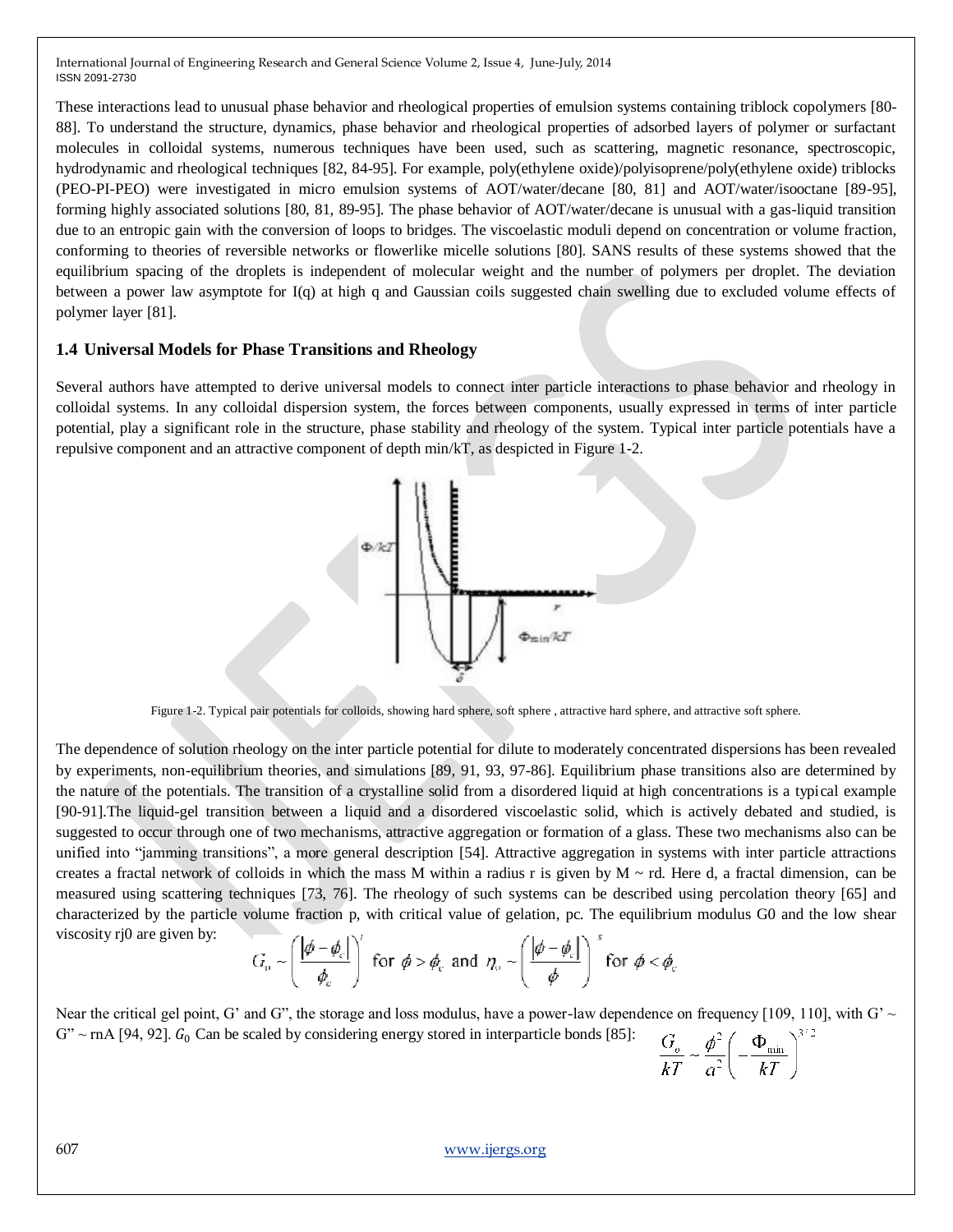A disordered viscoelastic glass can be formed in both attractive and purely repulsive colloidal systems as first observed by Pusey and van Megen [103, 113]. For monodisperse hard sphere systems the liquid-glass transition occurs at G=0.56-0.60 [113, 114]. Above the glass transition, G' starts to dominate over G" and becomes independent of frequency [80]. Colloidal glasses can also be formed in hard particles with short range attractions, such as colloids subject to depletion forces [88] and some polymeric micelles [97]. Jamming transitions are found to occur in a wide variety of attractive colloid systems and be able to unify the phenomena of gelation, aggregation, and the glass transition [70]. In these systems, the viscosity diverges as a critical volume fraction c is approached, and G' develops a low frequency plateau [76].

## **COUNTERION EFFECTS IN AOT SYSTEMS**

The simplest micro emulsion systems are composed of a surfactant, water and oil. Aerosol OT, which is sodium bis(2 ethylhexyl) sulfosuccinate and simply called AOT, is a model surfactant that can form nanometer size reverse micelles and micro emulsion water droplets in many oils (Fig. 2-1). for clarity we will use NaAOT to refer to the surfactant with a sodium counterion. NaAOT has been extensively studied and has important applications in drug delivery, enhanced oil recovery, cosmetics, detergency, and so on. It has been found that the type of counterion, solvent, solvent content, droplet volume fraction and temperature all have important effects on the droplet size, shape, structure and properties of AOT-based micro emulsion systems.



Figure 2-1. Chemical structure of NaAOT

#### **Materials and Methods:**

KAOT, Mg (AOT) 2 and Ca(AOT)2 are prepared from NaAOT purum(Sigma-Aldrich), using previously described methods [10, 11, 19]. Micro emulsions were formulated by mixing dried and recrystallized surfactant with water and decane at fixed volume fraction p, calculated from the specific volumes, and then diluting with decane and filtering through 0.22 ^m Millipore membrane syringe filters into the Ubbelohde capillary viscometers. The values of X cited are the stoichiometric ones, neglecting the small amount of water of hydration (AX < 0.5 for KAOT and Ca(AOT)2, AX < 1 for Mg(AOT)2) that normally cannot be removed from the surfactant easily. Measurements of the viscosity were performed in capillary viscometers at a fixed temperature T=30°C maintained within  $\pm 0.1$ °C with a Neslab R211 constant temperature water bath. Three repeat runs of each sample were performed, with the standard deviation between runs in the range of 0.02-0.08% for all samples. Capillary viscometers of size 0C, 1C, and 1 were used, corresponding to capillary radii  $\sim 1.0$  mm. This is much larger than the size of the AOT micro emulsion droplets, which have radii in the range 2.0-5.0 nm [5], and thus we do not expect any edge effects from the capillary walls. The phase stability was studied in oven at different temperatures. Some of the solution samples are filtered into tubes for droplet size measurement using Argon laser (wavelength A=514.5nm) for dynamic light scattering at 30°C.

Results and Discussion: Ca (AOT)2/water/n-decane system. The relative viscosity of Ca(AOT)2/water/n-decane systems initially increases with increasing X, reaches a maximum at  $X = 15$ , and then decreases with further increases of water amount or X (Figure 1-4). Similar to NaAOT, the position of the maximum does not depend on p, but the magnitude increases with p.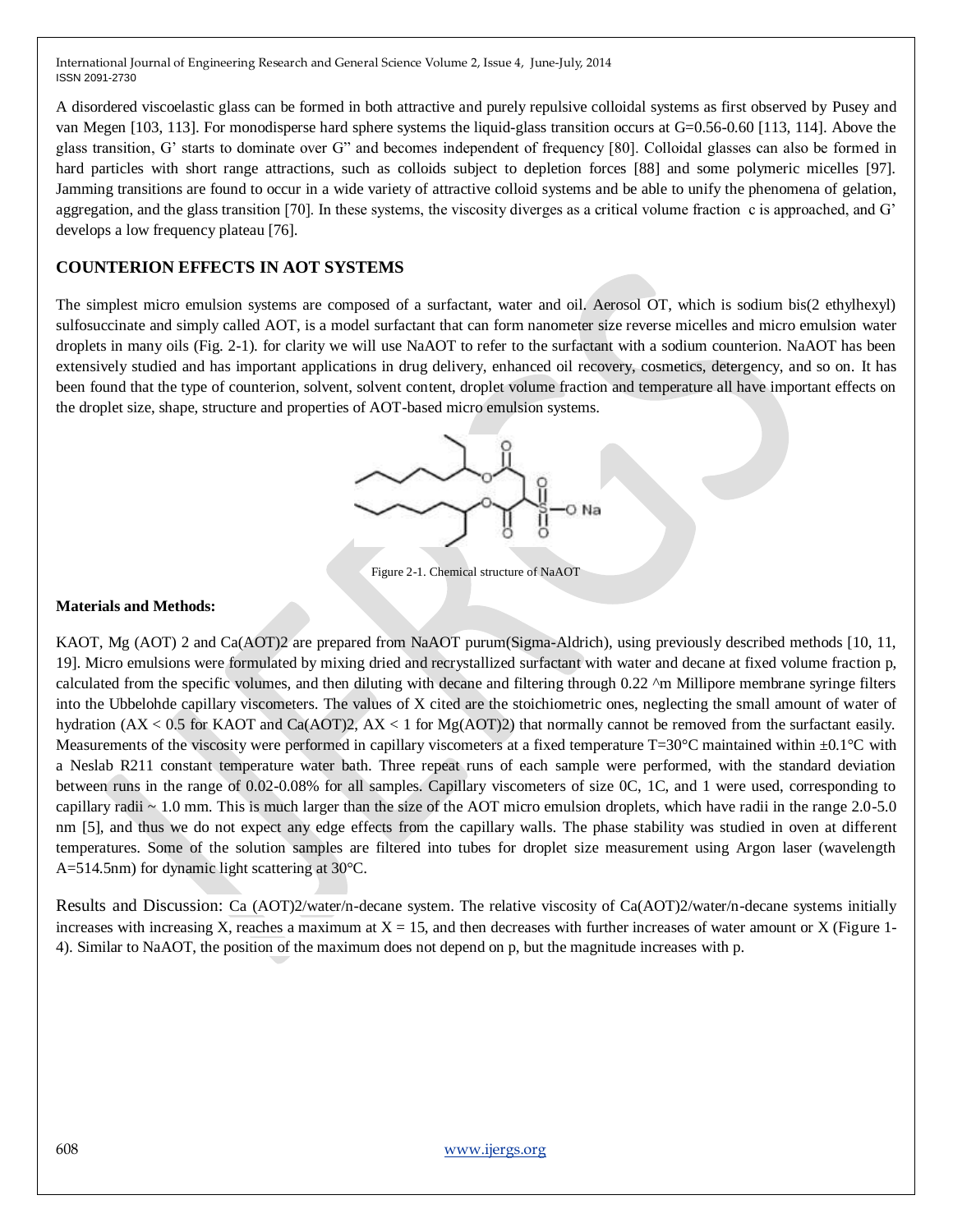

Figure 2-2. Relative viscosity r versus X, the molar ratio of water to Ca(AOT)<sub>2</sub>, at fixed *p* for the Ca(AOT)  $\gamma$ /water/n-decane system. Lines are guides for the eye.

The Ca (AOT)2/water/n-decane system at fixed X (Figure 2-3) allows the intrinsic viscosity [r] to be determined from the intercept.



Figure 2-3. Reduced viscosity  $r_{sp}$  versus  $p$  for the Ca(AOT)<sub>2</sub> system

| Surfactant  | $\tau$<br>۰۰ |          |     |                          |               |        |                   |                     |                                                                                                |
|-------------|--------------|----------|-----|--------------------------|---------------|--------|-------------------|---------------------|------------------------------------------------------------------------------------------------|
|             | υ            |          |     | 10                       |               |        |                   | 20                  | $\mathcal{P}$<br>--                                                                            |
| KAOT        |              | $\cdots$ |     | ÷                        | $\cdots$      | ÷.     | -                 | ۰.<br><b>ME'L M</b> | $\sim$                                                                                         |
| $Ca(AOT)_2$ | $^{**}$      | $-1$     |     |                          | n.<br>e       |        |                   |                     |                                                                                                |
| AOT<br>'n   | 2.8          | 3.0      | 3.9 | $\overline{\phantom{a}}$ | $\frac{1}{2}$ | $\sim$ | <b>STATISTICS</b> | <b>Commercial</b>   | $\frac{1}{2} \left( \frac{1}{2} \right) \left( \frac{1}{2} \right) \left( \frac{1}{2} \right)$ |

Table 2-1. Intrinsic viscosity of Ca(AOT)2/water/n-decane, KAOT/water/n-decane, andMg(AOT)2/water/n-decane microemulsions as a function of *X*, the molar ratio of water to surfactant.

The corresponding  $k_H$  values at each *X* are very high and reach a maximum of nearly 80 at  $X = 15$  (Figure 2-4). Figure 2-5 shows  $q_r$  versus p for the Ca (AOT)<sub>2</sub>/water/«- decane system at fixed *X* along with quadratic fits to the data. Figure 2-5 includes data at very low *p* (0.005-0.1) that are not shown in Figure 2-2 and 2-3; these data allow us to obtain more accurate values of fit parameters. In all cases, the data fit a quadratic form very well.



Figure 2-4. Huggins coefficient *kH* versus *X*, the molar ratio of water to surfactant. Lines are guides for the eye.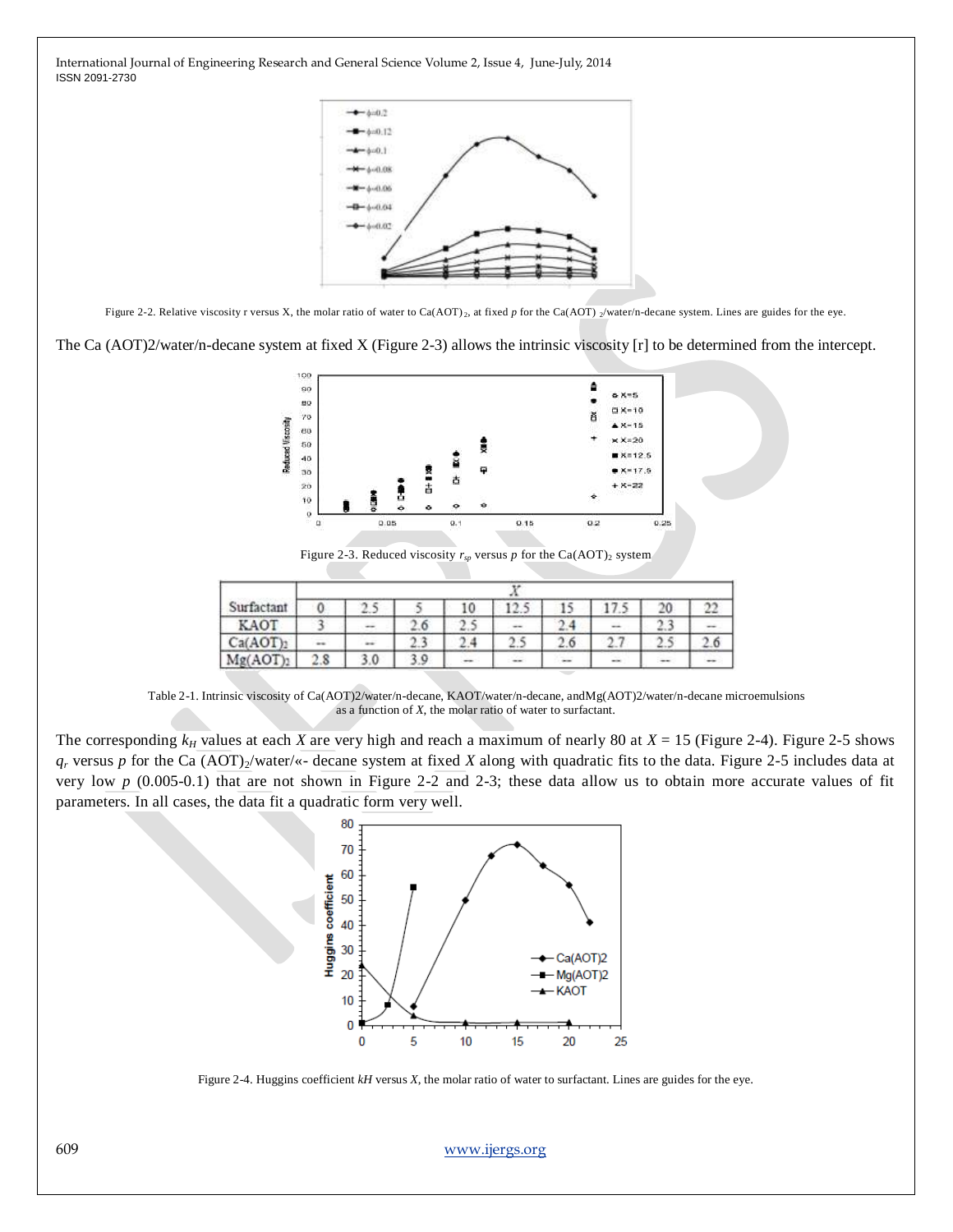

Figure 2-5. Relative viscosity  $\eta r$  versus  $\Box$  for the Ca(AOT)2 system. For clarity, data at different *X* are shown on separate graphs for values below (left) and above (right) the viscosity maximum. Lines are fits to  $\eta r = 1 + 2.5\Box + (6.0 + 1.9/\tau)\Box$  2. Symbols and lines are as follows:  $X = 5$ , filled diamond and dot-dashed line;  $X = 10$ , filled circle and dashed line;  $X = 12.5$ , filled triangle and solid line;  $X = 15$ , filled square and dotted line;  $X = 17.5$ , open square and solid line;  $X = 20$ , open circle and dashed line; and  $X = 22$ , open triangle and dotted line.



Figure 2-6. Stickiness parameter for Ca(AOT)2/water/*n*-decane microemulsions versus *X*, the molar ratio of water to surfactant. The line is a guide for the eye.

Figure 2-6 shows the values of 1*/τ* that can be derived from the data, along with uncertainties based on the goodness of fit. The relative uncertainty in the  $1/\tau$  values are 2–5%. The values of  $1/\tau$  are very high and reach a maximum at  $X = 12.5$  (Figure 2-6). Again, similar to the NaAOT system, the droplet interactions appear to mirror the viscosity maximum, with a maximum attraction at a value of *X*  near the viscosity maximum.

One interesting feature is the high value of  $kH$  or  $1/\Box$  for Ca(AOT)2 microemulsions, suggesting strong attractive interactions between droplets. Corresponding values for the NaAOT system are in the range 1.0-10.0 [5]. Values of *kH* for the NaAOT system are in the range 1.0–10.0, which would roughly correspond to 1*/τ* values in the range 0.1–30.0 assuming that the droplets can be described as adhesive hard spheres [5]. The high values may be a consequence of approximating the interdroplet potential by a simple adhesive hard sphere model; if this is not an adequate description of the potential, the data must be interpreted in terms of qualitative trends only. Bergenholtz et al. [4] found that a square well model could not provide quantitative agreement between values for the interdroplet attraction derived from SANS and viscometry. However, these high values may also suggest strong interactions in the Ca(AOT)2 system than in the NaAOT system. This may be related to the divalent counterion. When the Ca2+ counterion is released and surfactant exchange occurs between droplets, the resulting pair of oppositely charged droplets will each have a higher net charge than in the Na+ case, resulting in a stronger electrostatic attraction.

Mg (AOT)2/water/n-decane system. From Figure 2-11 and 2-12, the relative viscosity and reduced viscosity of the Mg(AOT)2 system change quickly with water content. Its relative viscosity increases sharply with water content below  $X \wedge 5$ . The intrinsic viscosity of Mg (AOT)2 system increases slightly from below 3 to above 3 with water content increasing. Here only the monophasic systems at  $X = 0$ , 2.5 and 5 were diluted for the investigation of Huggins coefficient and stickiness parameter (Figure 2-13).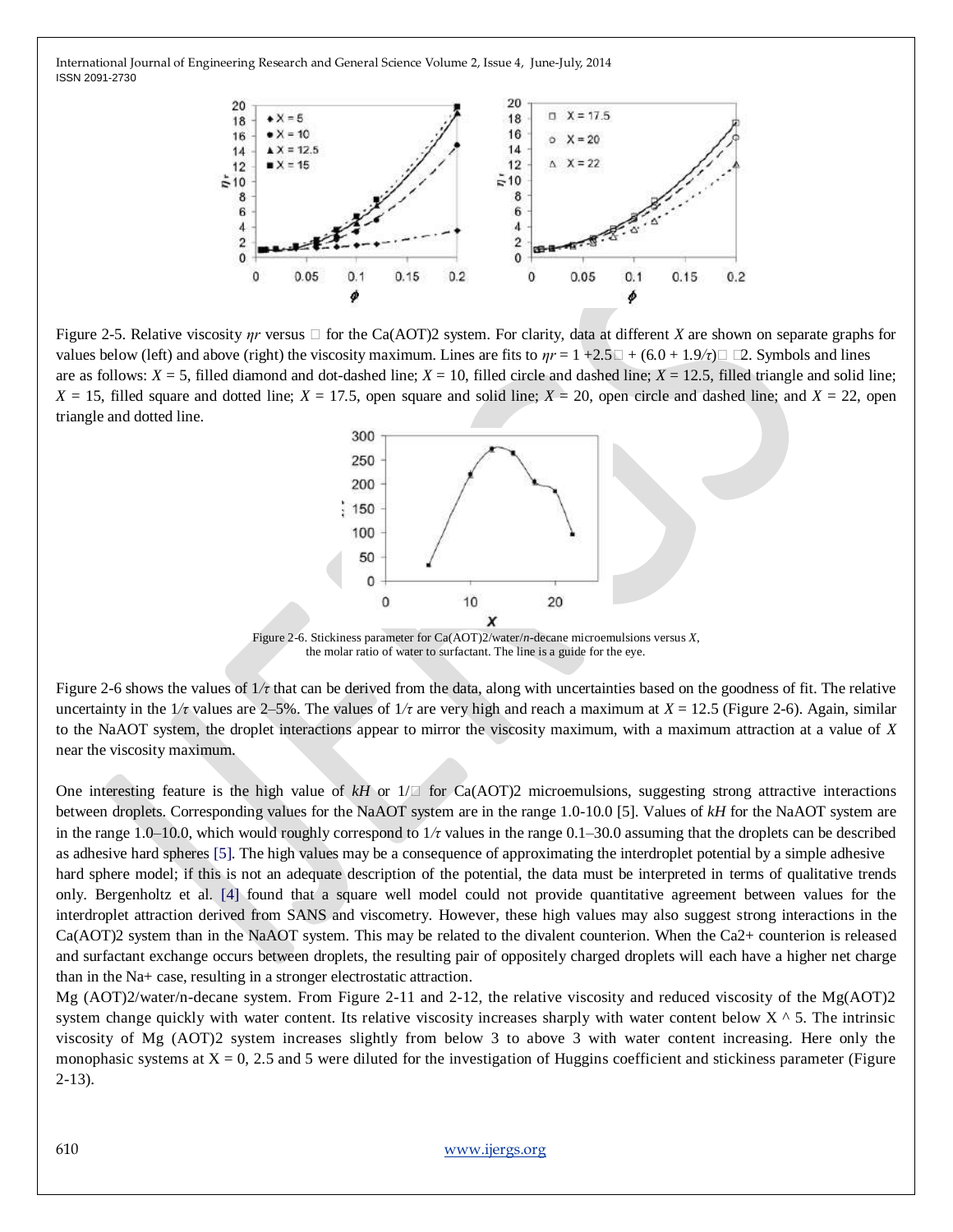





Figure 2-12. Reduced viscosity changes with p, the volume fraction of droplet to total solution of Mg(AOT)2. Lines are guides for the eye

## **2.4.4 Effects of Water Content**

Water content plays an important role in the phase stability and microstructure. For divalent counterions, there is a trend to form cylindrical aggregates when water content increases [12]. We observe similar behavior (Table 2-1 and Figure 2-4) in Ca (AOT)2 and Mg(AOT)2 systems, the intrinsic viscosities of increase with water content (Table 2-1). Spherical droplets are present if the hydration radius *Rh* of counterion < 3.0 Å, and cylinder shape droplets are present if *Rh* >3.0 Å because the *Rh* will affect the interaction

between counterion and hydrated SO3 - group as some authors stated [12]. The *Rh*s of Na+, K+, Mg2+ and Ca2+ are 1.6Å, 1.1Å, 3.1Å and 2.7Å respectively [11]. As Table 2-1 shows, Mg(AOT)2, Ca(AOT)2 and KAOT systems all have a structure transition when they switch from the waterless binary systems to ternary systems with water since all the hydration radius of counterion increases with addition of water. As Figure 2-3 shows, the Mg (AOT) 2 system containing water has a stronger interaction than waterless system. However the KAOT system has reverse behavior and its intrinsic viscosity also decreases with addition of water. The shape fluctuation may also make contribution to interaction. The results of DLS experiments provide some explanations. At constant volume fraction, the surfactant content decreases slowly and water content increase sharply, and the droplet size increases with water content except KAOT systems, shown in Figure 2-14 – Figure 2-16. The swelling of the droplets increases the possibility of penetration of solvent or overlapping of surfactant tails, leading to a stronger interaction and higher viscosity. But when the swelling grows to some degree, the droplets merge into larger droplets. This merging will decrease the amount of droplets and their interaction surface area, leading to the decrease of the viscosity. In low volume fraction KAOT systems, the droplet size does not change too much with water content. It shows K+ has very low hydration capacity. The large droplet can be stabilized only in high volume fraction KAOT systems. It suggests that the bicontinuous structures exit in high water content systems, especially in KAOT and Mg(AOT)2 systems.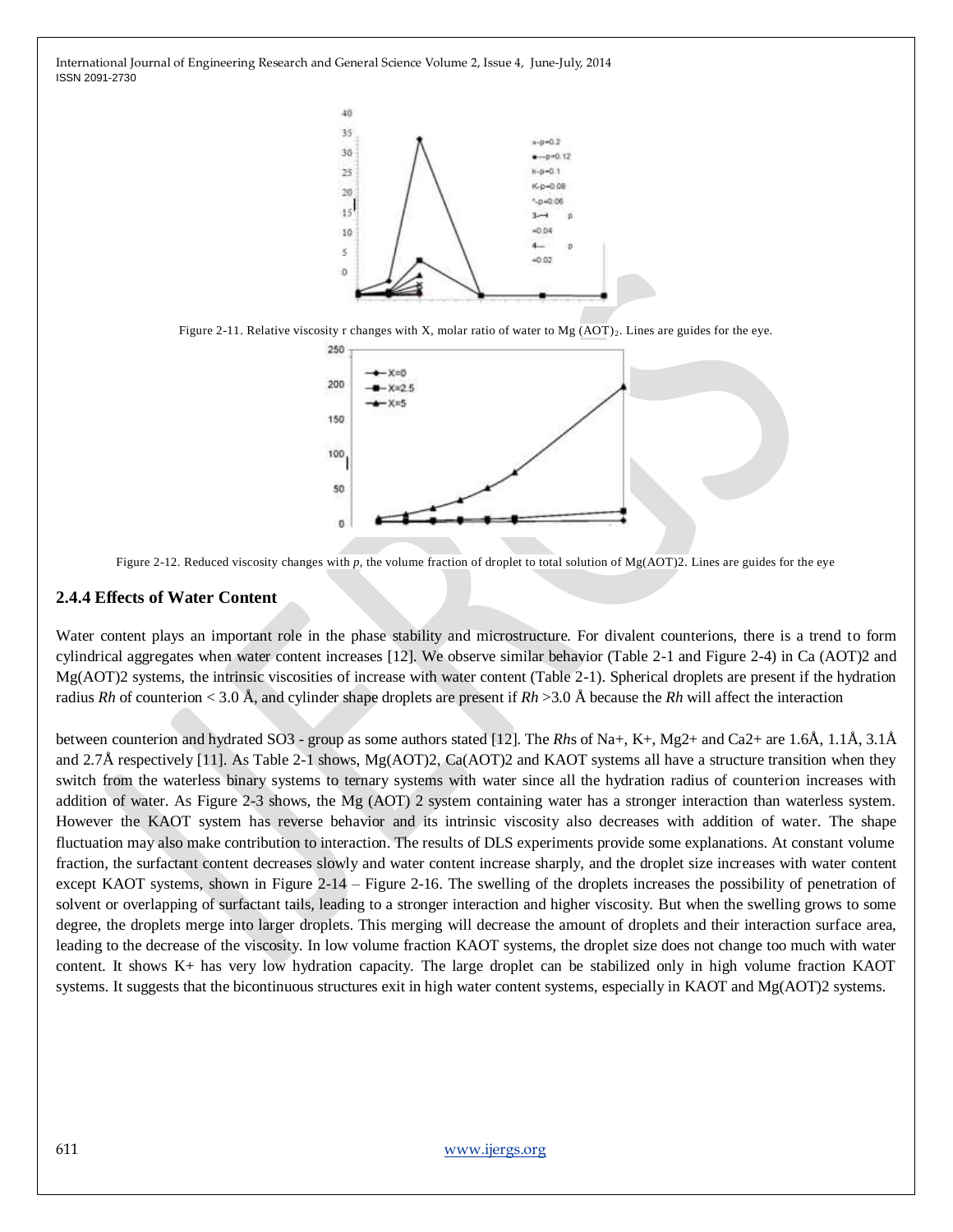

Figure 2-14. Average hydrodynamic radius of Ca(AOT)2/water/decane microemulsion droplets. Lines are guides for the eye



Figure 2-15. Average hydrodynamic radius of KAOT/water/decane microemulsion droplets. Lines are guides for the eye.



Figure 2-16. Average hydrodynamic radius of Mg(AOT)2/water/decane microemulsion droplets. Lines are guides for the eye.

These results suggest that the hydration capability of the counterion plays an important role in the droplet size and the viscosity behavior. In the series we have examined, Mg2+ has the strongest hydration capability and K+ has the weakest hydration capability. So water content has more obvious effects on the droplet sizes of Ca(AOT)2 and Mg(AOT)2 systems.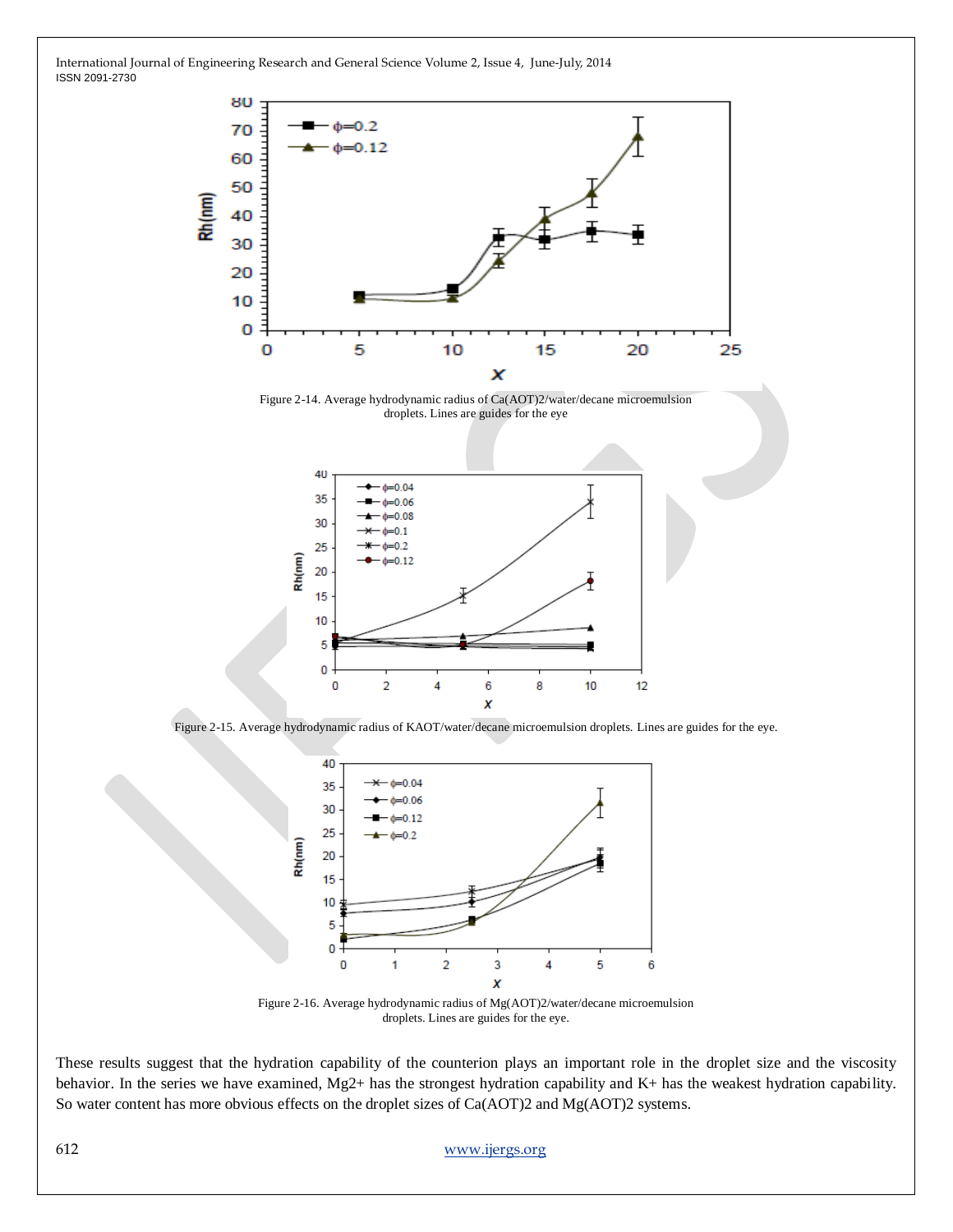#### **Effects of Temperature**

The three kinds of systems in this work have different sensitivities to temperature. KAOT and Ca(AOT)2 systems are more sensitive than Mg(AOT)2. Compared with the insensitivity of M(AOT)2/water/cyclohexane to temperature and the less sensitivity of NaAOT/water/cyclohexane to temperature [10], this shows that the sensitivity may partially arise from the long chain of n-decane that can penetrate into the tails of AOT

## **Effects of Ion Hydration and Mobility**

We have compared the viscosity behavior of NaAOT, KAOT, Ca(AOT)2, and MgAOT)2 with each other, and discussed the effects of ion charge, hydrodynamic ion radius, water and volume fraction on the viscosity, and tried to use charge fluctuation model to explain the viscosity anomalies. The charge fluctuation model suggested a possible origin of viscosity anomaly. At present, there are two existing mechanisms to describe charge fluctuations in micro emulsion [2] (Figure 1-7). One mechanism is hopping, indicating surfactant ions hop from one droplet to another one. The other one is that ions transport by fusion and fission. The asymmetric shape of droplets or deviation from spherical shape may also affect the viscosity, which is indicated by the intrinsic viscosity.



Figure 2-17. [A]. Hopping mechanism. Ions hop in the direction indicated by the curl heads. [B]. Ion transport by fusion and fission. *n* cations in the droplets. *m* cations are involved in the transfer process. (Source: Ref [2])

## **Acknowledgment**

I want to say thank you to my family, specially my father and my mother for supporting me during my study in M tech and my entire friend which help me during this study. I have to also thanks for my college to support me during my m tech in chemical in Bharati Vidyapeeth deemed University College of engineering.

# **CONCLUSION**

The bio-oil could be considered as an emulsion system since it contains water and organic compounds, so there are a lot of hydrous micro domains and anhydrous micro domains. Most of the chemicals listed in Table 1 are unstable. The functional groups are very reactive and can cause various polymerization reactions in two kinds of micro domains. So in the future work, while investigate the removal of acids and chars, we propose to investigate the reaction mechanisms existing in the bio-oil with concerns of cationic, anionic, radical polymerization and cross-link reaction, and then find cost- effective polymerization inhibitors.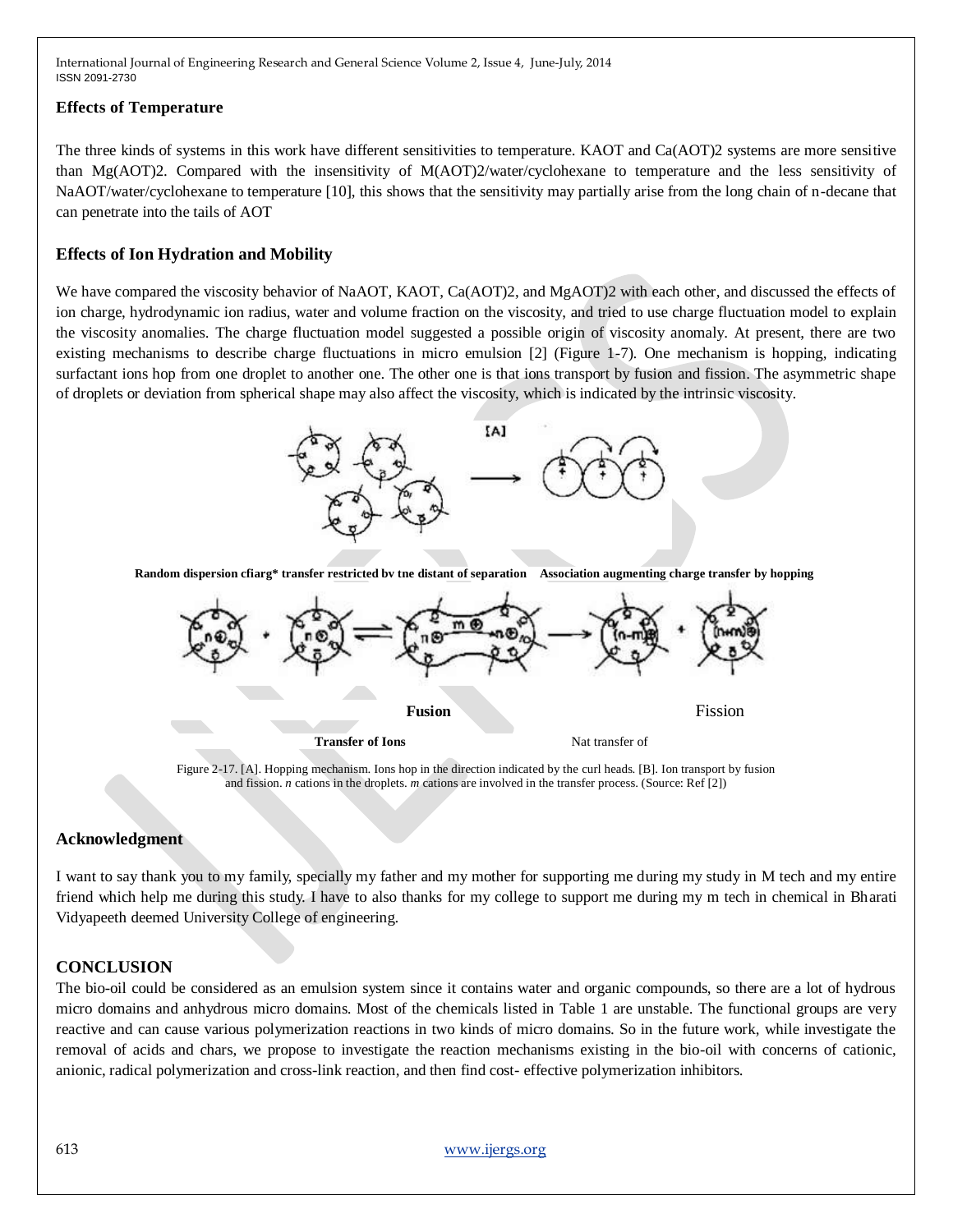## **REFERENCES:**

- [1] J. H. Schulman; W. Stoeckenius; L. M. Prince. *J. Phys. Chem.,* 1959, 63, (10), p1677.
- [2] T. P. Hoar; J. H. Schulman. *Nature,* 1943, 152, p102.
- [3] D. Attwood, Microemulsions. In *Colloidal Drug Delivery Systems,* Kreuter, J., Ed. Marcel Dekker, New York: 1994.
- [4] J. E. Bowcott; J. H. Schulman. *Zeitschrift Fur Elektrochemie,* 1955, 59, (4), p283.
- [5] C. E. Cooke; J. H. Schulman In *The effect of different hydrocarbons or the formation of microemulsions,* Surface Chemistry,
- Stockholm, 1964; Ekwall, P.; Groth, K.; Runnstrom-Reio, V., Eds. Academic Press, New York: Stockholm, 1964; pp 231.
- [6] J. H. Schulman; J. A. Friend. *J. Colloid Sci.,* 1949, 4, (5), p497.
- [7] J. H. Schulman; D. P. Riley. *J. Colloid Sci.,* 1948, 3, (4), p383.
- [8] D. F. Sears; J. H. Schulman. *J. Phys. Chem.,* 1964, 68, (12), p3529.
- [9] Zlochowe.Ia; J. H. Schulman. *J. Colloid Interface Sci.,* 1967, 24, (1), p115.
- [10] P. Kumar; K. L. Mitta, *Handbook of Microemulsion Science and Technology.* 1999, Marcel Dekker, New York.
- [11] G. Gillberg; H. Lehtinen; S. Friberg. *J. Colloid Interface Sci.,* 1970, 33, (1), p40.
- [12] R. Muller; E. Gerard; P. Dugand; P. Rempp; Y. Gnanou. *Macromolecules,* 1991, 24, (6), p1321.
- [13] H. Saito; K. Shinoda. *J. Colloid Interface Sci.,* 1967, 24, (1), p10.
- [14] H. Saito; K. Shinoda. *J. Colloid Interface Sci.,* 1970, 32, (4), p647.
- [15] K. Shinoda. *J. Colloid Interface Sci.,* 1967, 24, (1), p4.
- [16] K. Shinoda. *J. Colloid Interface Sci.,* 1970, 34, (2), p278.
- [17] K. Shinoda; T. Ogawa. *J. Colloid Interface Sci.,* 1967, 24, (1), p56.
- [18] E. Sjoblom; S. Friberg. *J. Colloid Interface Sci.,* 1978, 67, (1), p16.
- [19] M. Kreilgaard. *Adv. Drug Deliv. Rev.,* 2002, 54, pS77.
- [20] J. L. Cayias; R. S. Schechter; W. H. Wade. *J. Colloid Interface Sci.,* 1977, 59, (1), p31.
- [21] M. Chiang; D. O. Shah. *Abstr. Pap. Am. Chem. Soc.,* 1980, 179, (MAR), p147.
- [22] M. Y. Chiang; K. S. Chan; D. O. Shah. *J. Can. Pet. Technol.,* 1978, 17, (4), p61.
- [23] R. N. Healy; R. L. Reed. *SPE J.,* 1974, 14, (5), p491.
- [24] R. N. Healy; R. L. Reed. *SPE J.,* 1977, 17, (2), p129.
- [25] M. J. Schwuger; K. Stickdorn; R. Schomacker. *Chem. Rev.,* 1995, 95, (4), p849.
- [26] M. Baviere; P. Glenat; V. Plazanet; J. Labrid. *SPEReserv. Eng.,* 1995, 10, (3), p187.
- [27] J. D. Desai; I. M. Banat. *Microbiol. Mol. Biol. Rev.,* 1997, 61, (1), p47.
- [28] L. L. Schramm; D. B. Fisher; S. Schurch; A. Cameron. *Colloid Surf. A-Physicochem. Eng. Asp,* 1995, 94, (2-3), p145.
- [29] E. C. Donaldson; G. V. Chilingarian; T. F. Yen, *Microbial Enhanced Oil Recovery.* 1989, Elsevier, New York: p 9.
- [30] C. A. Bunton; F. Nome; F. H. Quina; L. S. Romsted. *Accounts Chem. Res.,* 1991, 24, (12), p357.
- [31] A. Ceglie; K. P. Das; B. Lindman. *J. Colloid Interface Sci.,* 1987, 115, (1), p115.
- [32] S. J. Chen; D. F. Evans; B. W. Ninham; D. J. Mitchell; F. D. Blum; S. Pickup. *J. Phys. Chem.,* 1986, 90, (5), p842.
- [33] M. Fanun; M. Leser; A. Aserin; N. Garti. *Colloid Surf. A-Physicochem. Eng. Asp.,* 2001, 194, (1-3), p175.
- [34] F. M. Menger; A. R. Elrington. *J. Am. Chem. Soc.,* 1991, 113, (25), p9621.
- [35] V. K. Vanag; I. R. Epstein. *Phys. Rev. Lett.,* 2001, 8722, (22).
- [36] P. Y. Feng; X. H. Bu; G. D. Stucky; D. J. Pine. *J. Am. Chem. Soc,* 2000, 122, (5), p994.
- [37] *W. Meier. Curr. Opin. Colloid Interface Sci., 1999, 4, (1), p6.*
- [38] X. Zhang; F. Zhang; K. Y. Chan. *Mater. Lett,* 2004, 58, (22-23), p2872.
- [39] M. Antonietti; R. Basten; S. Lohmann. *Macromol. Chem. Phys.,* 1995, 196, (2), p441.
- [40] W. Ming; F. N. Jones; S. K. Fu. *Macromol. Chem. Phys.,* 1998, 199, (6), p1075.
- [41] M. Antonietti; W. Bremser; D. Muschenborn; C. Rosenauer; B. Schupp; M. Schmidt. *Macromolecules,* 1991, 24, (25), p6636.
- [42] P. Y. Chow; J. Ding; X. Z. Wang; C. H. Chew; L. M. Gan. *Phys. Status Solidi A- Appl. Res.,* 2000, 180, (2), p547.
- [43] J. H. Clint; I. R. Collins; J. A. Williams; B. H. Robinson; T. F. Towey; P. Cajean; A. Khanlodhi. *Faraday Discuss.,* 1993, p219.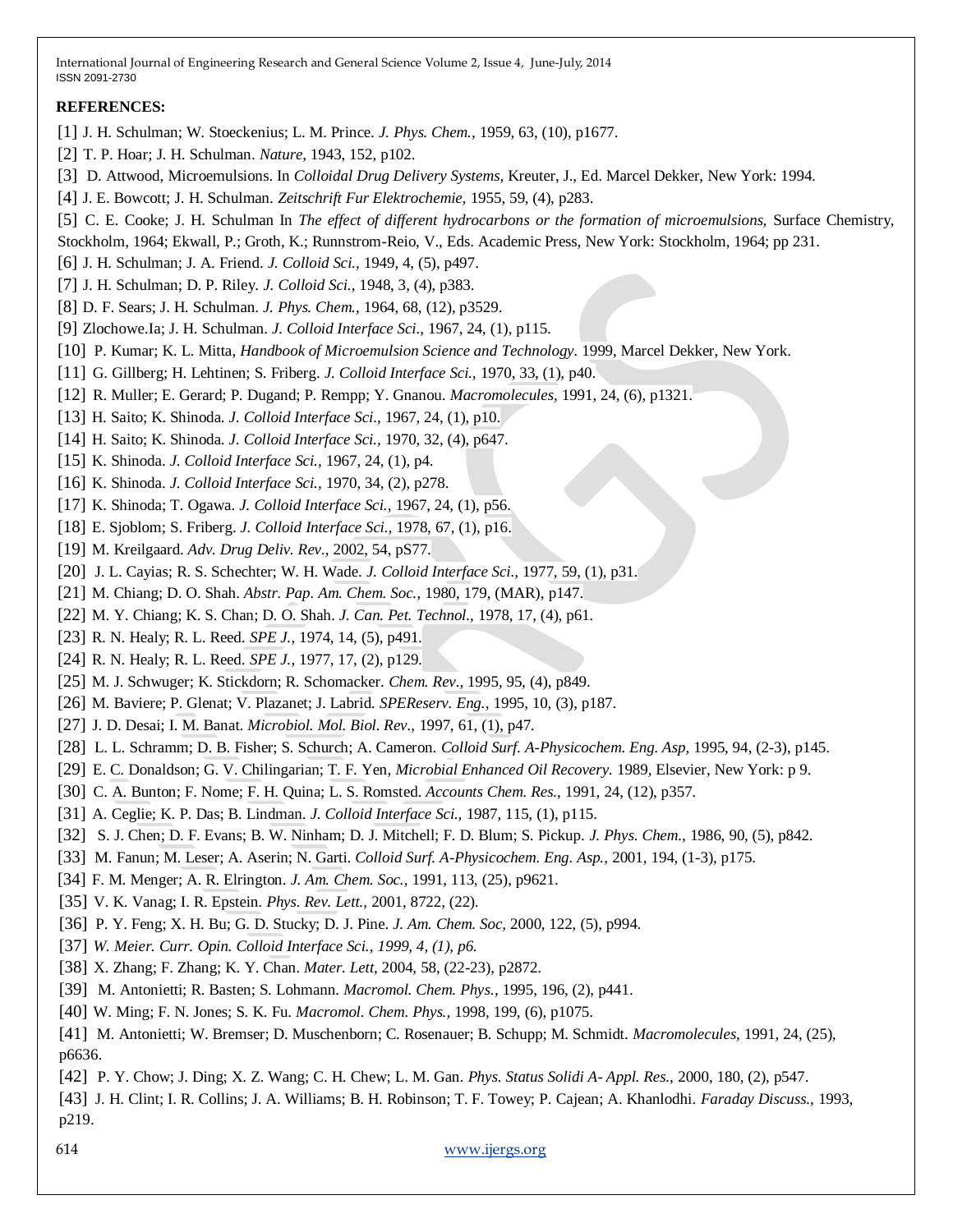- [44] S. Eriksson; U. Nylen; S. Rojas; M. Boutonnet. *Appl. Catal. A-Gen.,* 2004, 265, (2), p207.
- [45] T. Hanaoka; H. Hayashi; T. Tago; M. Kishida; K. Wakabayashi. *J. Colloid Interface Sci.,* 2001, 235, (2), p235.
- [46] T. Masui; K. Fujiwara; Y. M. Peng; T. Sakata; K. Machida; H. Mori; G. Adachi. *J. Alloy. Compd.,* 1998, 269, (1-2), p116.
- [47] K. Zhang; C. H. Chew; S. Kawi; J. Wang; L. M. Gan. *Catal. Lett.,* 2000, 64, (2-4), p179.
- [48] N. Kometani; Y. Toyoda; K. Asami; Y. Yonezawa. *Chem. Lett.,* 2000, (6), p682.
- [49] H. Ohde; J. M. Rodriguez; X. R. Ye; C. M. Wai. *Chem. Commun.,* 2000, (23), p2353.
- [50] H. Ohde; C. M. Wai; H. Kim; J. Kim; M. Ohde. *J. Am. Chem. Soc,* 2002, 124, (17), p4540.
- [51] Y. L. Khmelnitsky; R. Hilhorst; C. Veeger. *Eur. J. Biochem.,* 1988, 176, (2), p265.
- [52] A. Na; C. Eriksson; S. G. Eriksson; E. Osterberg; K. Holmberg. *J. Am. Oil Chem. Soc.,* 1990, 67, (11), p766.
- [53] H. Stamatis; A. Xenakis; M. Provelegiou; F. N. Kolisis. *Biotechnol. Bioeng.,* 1993, 42, (1), p103.
- [54] M. J. Lawrence; G. D. Rees. *Adv. DrugDeliv. Rev.,* 2000, 45, (1), p89.
- [55] J. M. Sarciaux; L. Acar; P. A. Sado. *Int. J. Pharm.,* 1995, 120, (2), p127.
- [56] T. F. Vandamme. *Prog. Retin. Eye Res.,* 2002, 21, (1), p15.
- [57] *S. Magdassi. Colloid Surf. A-Physicochem. Eng. Asp., 1997, 123, p671.*
- [58] B. K. Paul; S. P. Moulik. *Curr. Sci,* 2001, 80, (8), p990.
- [59] T. F. Tadros. *Intl. J. of Cosmetic Sci.,* 1992, 14, (3), p93.
- [60] F. Dreher; P. Walde; P. Walther; E. Wehrli. *J. Control. Release,* 1997, 45, (2), p131.
- [61] G. J. T. Tiddy. *Phys. Rep.-Rev. Sec. Phys. Lett.,* 1980, 57, (1), p2.
- [62] H. Wennerstrom; B. Lindman. *Phys. Rep.-Rev. Sec. Phys. Lett.,* 1979, 52, (1), p1.
- [63] N. N. Li Separating hydrocarbons with liquid membranes. US Pat. 3, 410, 794, 1968.
- [64] K. Naoe; T. Kai; M. Kawagoe; M. Imai. *Biochem. Eng. J.,* 1999, 3, (1), p79.
- [65] M. Saidi; H. Khalaf. *Hydrometallurgy,* 2004, 74, (1-2), p85.
- [66] V. E. Serga; L. D. Kulikova; B. A. Purin. *Sep. Sci. Technol.,* 1999, 35, (2), p299.
- [67] C. Tondre; A. Xenakis. *Faraday Discuss.,* 1984, p115.
- [68] S. W. Tsai; C. L. Wen; J. L. Chen; C. S. Wu. *J. Membr. Sci,* 1995, 100, (2), p87.
- [69] J. M. Wiencek; S. Qutubuddin. *Sep. Sci. Technol.,* 1992, 27, (10), p1211.
- [70] N. Azemar; I. Carrera; C. Solans. *J. Dispersion Sci. Technol.,* 1993, 14, (6), p645.
- [71] R. L. Blum; M. H. Robbins; L. M. Hearn; S. L. Nelson Microemulsion dilutable cleaner. US Pat. 5, 854, 187, 1998.
- [72] C. Solans; J. G. Dominguez; S. E. Friberg. *J. Dispersion Sci. Technol.,* 1985, 6, (5), p523.
- [73] C. Toncumpou; E. J. Acosta; L. B. Quencer; A. F. Joseph; J. F. Scamehorn; D. A. Sabatini; S. Chavadej; N. Yanumet. *J. SurfactantsDeterg.,* 2003, 6, (3), p191.
- [74] E. Kissa, *Fluorinated surfactants and repellents.* 2001, Marcel Dekker, New York: Vol. 97.
- [75] M. P. Krafft. *Adv. Drug Deliv. Rev.,* 2001, 47, (2-3), p209.
- [76] *J. G. Riess. Colloid Surf. A-Physicochem. Eng. Asp., 1994, 84, (1), p33.*
- [77] C. Ceschin; J. Roques; M. C. Maletmartino; A. Lattes. *J. Chem. Tech. & Biotech. a- Chem. Tech,* 1985, 35, (2), p73.
- [78] P. LoNostro; S. M. Choi; C. Y. Ku; S. H. Chen. *J. Phys. Chem. B,* 1999, 103, (25), p5347.
- [79] *P. Mukerjee. Colloid Surf. A-Physicochem. Eng. Asp., 1994, 84, (1), p1.*
- [80] U. Batra; W. B. Russel; M. Pitsikalis; S. Sioula; J. W. Mays; J. S. Huang. *Macromolecules,* 1997, 30, (20), p6120.
- [81] S. R. Bhatia; W. B. Russel; J. Lal. *J. Appl. Crystallogr.,* 2000, 33, (1), p614.

[82] G. J. Fleer; M. A. C. Stuart; J. M. H. M. Scheutjens; T. Cosgrove; B. Vincent, *Polymers at Interfaces.* 1993, Chapman & Hall: London, New York.

[83] S. A. Hagan; S. S. Davis; L. Illum; M. C. Davies; M. C. Garnett; D. C. Taylor; M. P. Irving; T. F. Tadros. *Langmuir,* 1995, 11, (5), p1482.

- [84] W. Liang; T. F. Tadros; P. F. Luckham. *J. Colloid Interface Sci.,* 1992, 153, (1), p131.
- [85] S. T. Milner; T. A. Witten. *Macromolecules,* 1992, 25, (20), p5495.
- [86] M. A. C. Stuart; T. Cosgrove; B. Vincent. *Adv. Colloid Interface Sci.,* 1986, 24, (23), p143.
- [87] C. Washington; S. M. King. *Langmuir,* 1997, 13, (17), p4545.